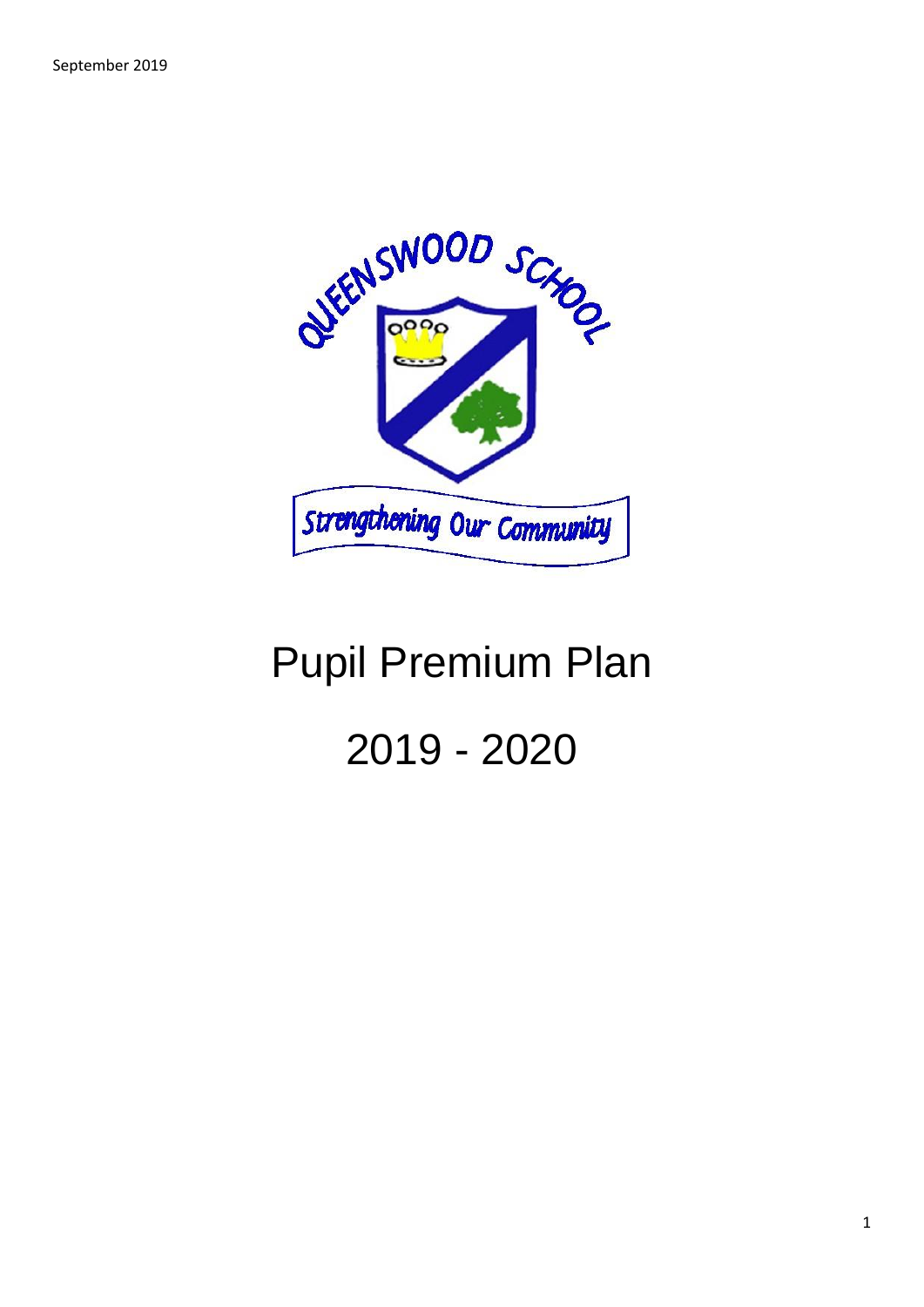| 1. Pupil premium strategy statement: Queenswood Primary School and Nursery |         |                                       |         |                                                |                   |  |  |
|----------------------------------------------------------------------------|---------|---------------------------------------|---------|------------------------------------------------|-------------------|--|--|
| <b>School</b>                                                              |         | Queenswood Primary School and Nursery |         |                                                |                   |  |  |
| <b>Academic Year</b>                                                       | 2019-20 | <b>Total PP budget</b>                | £67,320 | Date of most recent PP Review                  | Jan 2018          |  |  |
| Total number of pupils                                                     | 106     | Number of pupils eligible for PP      | 51      | Date for next internal review of this strategy | <b>March 2020</b> |  |  |

| 2. Current attainment                                |                                                       |                                                 |  |  |  |  |
|------------------------------------------------------|-------------------------------------------------------|-------------------------------------------------|--|--|--|--|
|                                                      | All pupils/Pupils eligible for<br>PP<br>(your school) | All pupils/Pupils eligible for PP<br>(national) |  |  |  |  |
| % achieving ARE or above in reading, writing & maths | 46% / 50% PP                                          | 65%/51%                                         |  |  |  |  |
| % achieving ARE in reading                           | 46% all /50 % PP                                      | 73%/62%                                         |  |  |  |  |
| % achieving ARE in writing                           | 62% all / 67%PP                                       | 78%/68%                                         |  |  |  |  |
| % achieving ARE in mathematics                       | 69% all / 67% PP                                      | 78%/67%                                         |  |  |  |  |
| % achieving ARE in SPAG                              | 54% all / 50% PP                                      |                                                 |  |  |  |  |
| % Key stage 1 -2 progress in reading                 | $-5.0$ PP SUPP                                        |                                                 |  |  |  |  |
| % Key Stage 1-2 progress in writing                  | $-2.3$ / PP SUPP                                      |                                                 |  |  |  |  |
| % Key Stage 1-2 progress in maths                    | $-4.3$ / PP SUPP                                      |                                                 |  |  |  |  |

|    | 3. Barriers to future attainment (for pupils eligible for PP, including high ability)                                                                        |  |  |  |
|----|--------------------------------------------------------------------------------------------------------------------------------------------------------------|--|--|--|
|    | In-school barriers (issues to be addressed in school, such as poor oral language skills)                                                                     |  |  |  |
| Α. | Language and communication skills are poor on entry, and affect readiness for learning in EYFS and good progress across the school for PP<br>eligible pupils |  |  |  |
| В. | Reading fluency and comprehension is a barrier to some children accessing learning across the curriculum                                                     |  |  |  |
| C. | Lack of a wide range of experiences leaves children with limited vocabulary and knowledge to base new learning on                                            |  |  |  |
| D. | Social and emotional needs preventing children being ready for learning                                                                                      |  |  |  |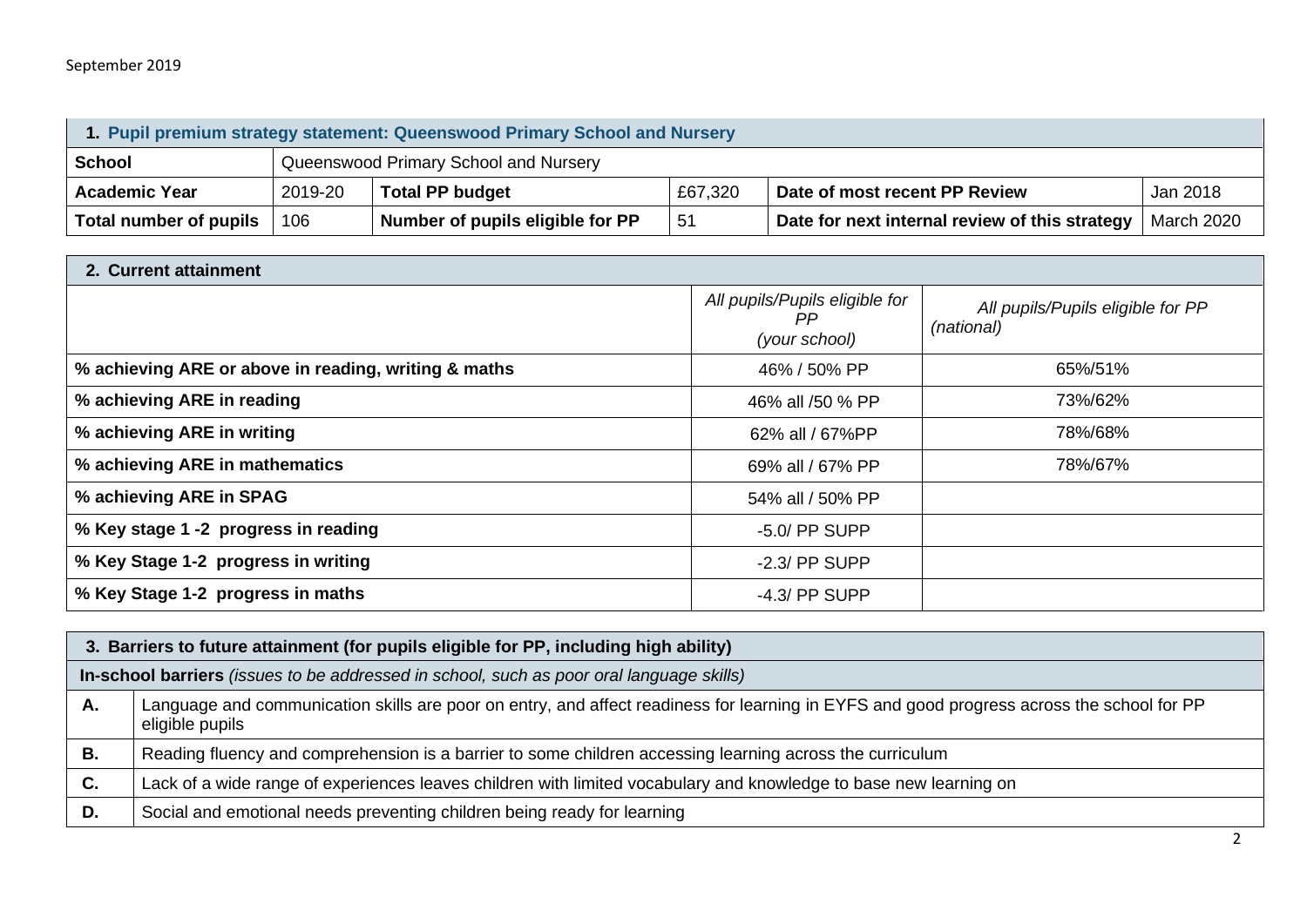**External barriers** *(issues which also require action outside school, such as low attendance rates)*

**E.** | Lack of parental engagement with supporting homework, including reading at home

|         | 4. Desired outcomes                                                                                                                                                                  |                                                                                                                                                                                                                                                                                                                |  |  |  |
|---------|--------------------------------------------------------------------------------------------------------------------------------------------------------------------------------------|----------------------------------------------------------------------------------------------------------------------------------------------------------------------------------------------------------------------------------------------------------------------------------------------------------------|--|--|--|
|         | Desired outcomes and how they will be measured                                                                                                                                       | Success criteria                                                                                                                                                                                                                                                                                               |  |  |  |
| Α.      | Improved reading outcomes for PP pupils, with all making<br>sufficient progress, and more making accelerated progress to<br>close any attainment gap.<br>Reading assessments         | Quality reading is taught across the school.<br>Children have access to, and are encouraged to read a range of quality texts.<br>Children who are in danger of falling behind are identified early and quality<br>interventions (which re regularly monitored and evaluated) put in place.                     |  |  |  |
| В.      | Improved oral language skills across the school<br>75% to achieve GLD<br>75%ARE in reading<br>75%ARE in writing                                                                      | Early Learning Journeys and observation indicate increase in language and<br>communication;<br>Reading comprehension shows greater vocabulary understanding<br>Writing across the school shows the impact of oral rehearsal of ideas.                                                                          |  |  |  |
| $C_{1}$ | All children take part in a wide range of activities, developing their<br>understanding of the world, and their vocabulary<br>Tracking of range of experiences<br>75% ARE in writing | The school has a clear expectation of valuable experience.<br>Each year group takes part in a wide range of artistic, cultural, adventurous<br>and social activities, as well as curriculum related experiences.<br>Writing across the school shows greater imagination and ability to draw on<br>experiences. |  |  |  |
| D.      | Pupils are ready to learn and develop good behaviour for learning.<br>Pupils regulate their emotional behaviour.<br><b>Behaviour records</b>                                         | PP children are able to access learning in the classroom without disruption<br>Instances of disruption are dealt with effectively<br>PP children have a support network available to them when needed                                                                                                          |  |  |  |
| Е.      | More parents support their children with their learning at home<br>-homework records<br>- reading attainment<br>-times table knowledge                                               | Targeted families show an increase in knowledge and ability to support with<br>their child's learning<br>Targeted pupils' progress improves.                                                                                                                                                                   |  |  |  |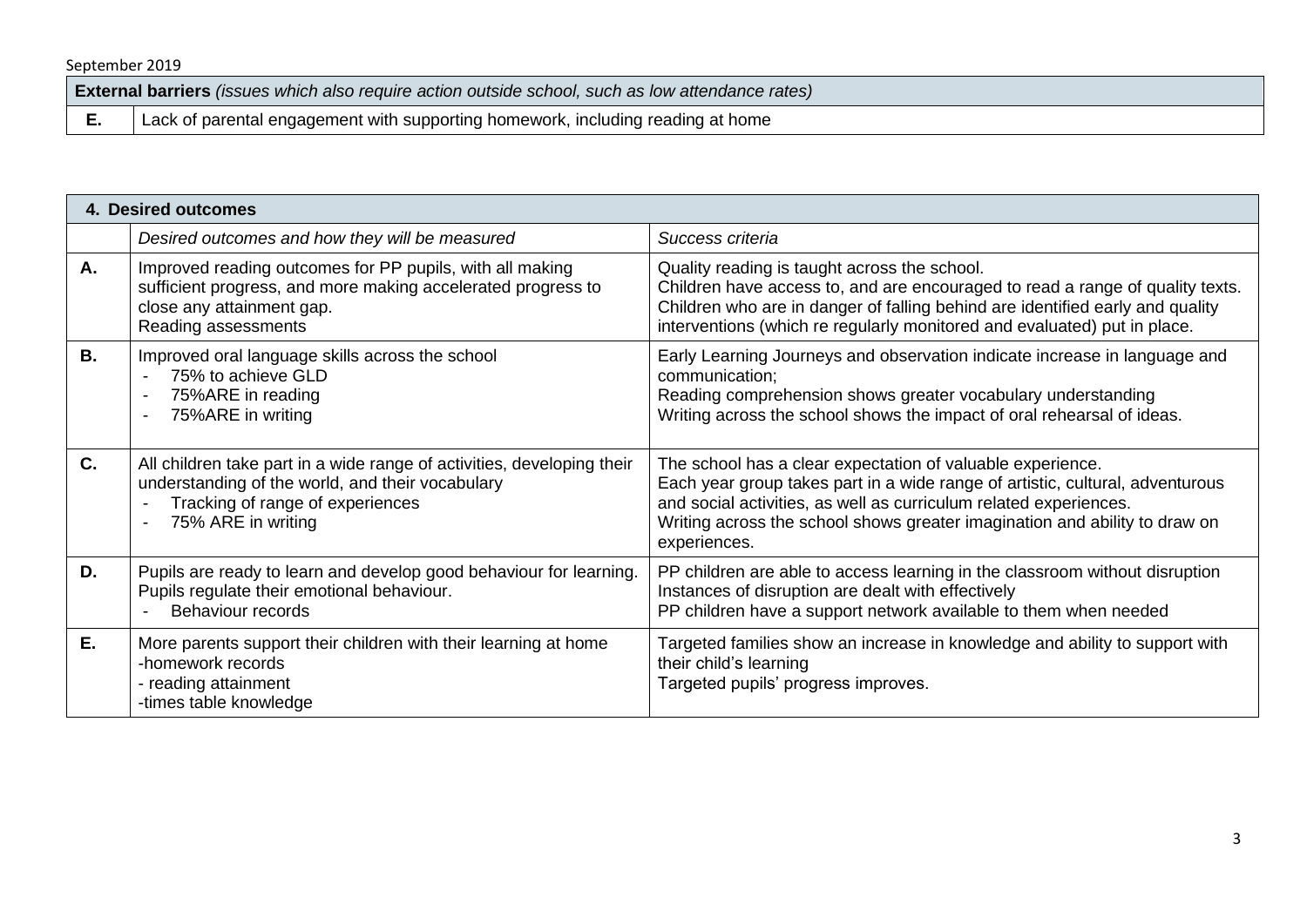| 5. Planned expenditure                                                                                                                                                                                                                                                  |                                                                                                                                                                                                                                                                                                                                                                                                                              |                                                                                                                                                                                                                                                                                                                                                                                                                                                                      |                                                                                                                                                                                                                                                                                                                         |                   |                                                                                                                                                                                                                                                                                            |  |  |
|-------------------------------------------------------------------------------------------------------------------------------------------------------------------------------------------------------------------------------------------------------------------------|------------------------------------------------------------------------------------------------------------------------------------------------------------------------------------------------------------------------------------------------------------------------------------------------------------------------------------------------------------------------------------------------------------------------------|----------------------------------------------------------------------------------------------------------------------------------------------------------------------------------------------------------------------------------------------------------------------------------------------------------------------------------------------------------------------------------------------------------------------------------------------------------------------|-------------------------------------------------------------------------------------------------------------------------------------------------------------------------------------------------------------------------------------------------------------------------------------------------------------------------|-------------------|--------------------------------------------------------------------------------------------------------------------------------------------------------------------------------------------------------------------------------------------------------------------------------------------|--|--|
| Academic year                                                                                                                                                                                                                                                           | 2019/20                                                                                                                                                                                                                                                                                                                                                                                                                      |                                                                                                                                                                                                                                                                                                                                                                                                                                                                      |                                                                                                                                                                                                                                                                                                                         |                   |                                                                                                                                                                                                                                                                                            |  |  |
|                                                                                                                                                                                                                                                                         | The three headings below enable schools to demonstrate how they are using the pupil premium to improve classroom pedagogy, provide targeted<br>support and support whole school strategies.                                                                                                                                                                                                                                  |                                                                                                                                                                                                                                                                                                                                                                                                                                                                      |                                                                                                                                                                                                                                                                                                                         |                   |                                                                                                                                                                                                                                                                                            |  |  |
|                                                                                                                                                                                                                                                                         | i. Quality of teaching for all                                                                                                                                                                                                                                                                                                                                                                                               |                                                                                                                                                                                                                                                                                                                                                                                                                                                                      |                                                                                                                                                                                                                                                                                                                         |                   |                                                                                                                                                                                                                                                                                            |  |  |
| <b>Desired</b><br>outcome                                                                                                                                                                                                                                               | Chosen action /<br>approach                                                                                                                                                                                                                                                                                                                                                                                                  | What is the evidence and<br>rationale for this choice?                                                                                                                                                                                                                                                                                                                                                                                                               | How will you ensure it is<br>implemented well?                                                                                                                                                                                                                                                                          | <b>Staff lead</b> | When will you review<br>implementation?                                                                                                                                                                                                                                                    |  |  |
| A:<br>Improve reading<br>comprehension<br>for<br>disadvantaged<br>children in y3,<br>y4 and y5 so<br>that progress in<br>reading for<br>these children is<br>in line with their<br>peers or better<br>(90% sufficient<br>progress) and<br>the attainment<br>gap closes. | Learning Mentor to run<br>book clubs for year 2-6<br>'Book- it' Mondays,<br>HLTA and LM to work<br>with lower attaining<br>PPG pupils and their<br>parents in Y3/4/5<br>Daily class story-time<br>using quality texts, in<br>every year group<br>Extra adult support for<br>small group phonics<br>input in YR (RWInc)<br>TAs to read daily with<br>those children who are<br>not reading at home,<br>particularly in Y3/4/5 | EEF toolkit shows research<br>evidences a high impact for a<br>low cost on progress when<br>focussing on reading<br>comprehension.<br>Analysis of reading<br>comprehension assessments<br>and interventions show a<br>clear barrier to progress is<br>the children's ability to<br>understand the vocabulary in<br>the text.<br>Exposure to quality texts, and<br>adult modelling of reading is<br>key to children adopting<br>positive reading habits<br>themselves | LM to have budget to<br>purchase sets of quality<br>texts, approved and<br>monitored by DHT<br>Reading leads to review<br>assessments and direct<br>CPD appropriately<br>HT to monitor Book it<br>Mondays, and ensure<br>quality modelling of<br>supporting parents with<br>developing reading<br>comprehension in KS2. | LB<br>AM/MB       | Appraisal cycle<br>(Sep, Feb, July)<br><b>Termly RAP review</b><br><b>Questions for evaluation by</b><br>governors:<br>Are PP pupils in Y3/4/5 closing<br>the gap with their peers?<br>What is the up-take on the library<br>Book Club? Are PP pupils<br>engaging in the discussions well? |  |  |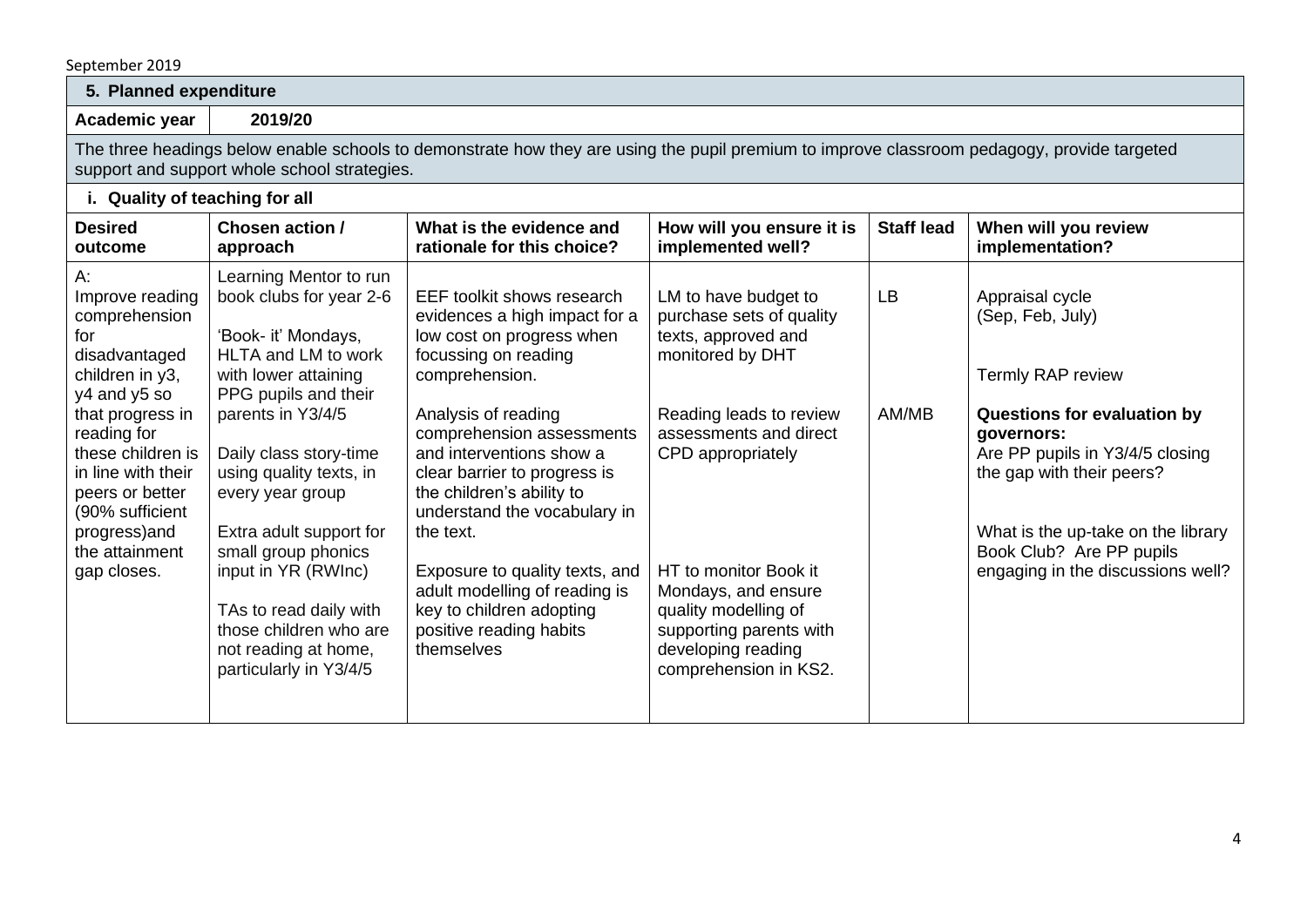| $A$ :<br>Improve reading<br>fluency and<br>quality of<br>phonics<br>teaching,<br>particularly for<br>lower attainers<br>and those in<br>intervention<br>groups.                      | Whole staff RWInc<br>refresher training.<br>Staff to observe<br>colleagues teaching<br>phonics/spelling to<br>ensure consistency of<br>approach.<br>Reading leader to<br>monitor assessments<br>and identify children in<br>danger of falling<br>behind.<br><b>RWInc interventions</b><br>regularly monitored and<br>appropriate CPD<br>offered to TAs to<br>ensure the quality of<br>teacher of reading is<br>consistently high. | Teachers of readers need to<br>be 'experts', this includes all<br>TAs who are leading phonics<br>groups or reading<br>interventions.<br>Synthetic phonics needs to<br>be taught consistently across<br>the whole school.<br>Interventions will only be<br>effective if they are of the<br>highest possible quality.                  | Reading leaders to<br>observe and monitor the<br>teaching of reading, and<br>interventions.<br>Reading leaders to<br>monitor RWInc<br>assessments and identify<br>gaps.<br>Reading Leaders to<br>continue to provide high<br>quality CPD for those who<br>need it, or for new staff. | AM/MB | Assessment data<br><b>Termly RAP review</b><br>Questions for evaluation by<br><b>Governors:</b><br>How do you know the quality of<br>reading teaching is good?                                                                                                                                                                           |
|--------------------------------------------------------------------------------------------------------------------------------------------------------------------------------------|-----------------------------------------------------------------------------------------------------------------------------------------------------------------------------------------------------------------------------------------------------------------------------------------------------------------------------------------------------------------------------------------------------------------------------------|--------------------------------------------------------------------------------------------------------------------------------------------------------------------------------------------------------------------------------------------------------------------------------------------------------------------------------------|--------------------------------------------------------------------------------------------------------------------------------------------------------------------------------------------------------------------------------------------------------------------------------------|-------|------------------------------------------------------------------------------------------------------------------------------------------------------------------------------------------------------------------------------------------------------------------------------------------------------------------------------------------|
| B:<br>Improved<br>language and<br>communication<br>skills - resulting<br>in increase of<br>PP eligible<br>pupils achieving<br>in line with their<br>peers in reading<br>and writing. | Oracy skills to be focus<br>of SIP.<br>CPD for all staff to<br>develop a toolkit of<br>oracy strategies.<br>Observations of<br>language and<br>communication skills<br>clearly evidenced in<br>learning journeys and<br>big topic books.                                                                                                                                                                                          | Oral language interventions<br>have a demonstrated high<br>impact (EEF toolkit).<br>Spoken language has a large<br>impact on written language<br>and the acquisition of new<br>skills.<br>Getting language and<br>communication improved at<br>an early age has a high<br>impact on attainment<br>throughout a child's<br>education. | Joint moderation activities<br>Regular lesson obs and<br>work scrutiny<br>Sharing good practice at<br>staff meetings.                                                                                                                                                                | LF/KR | Termly RAP review<br>Questions for evaluation by<br>governors:<br>What evidence is there of<br>increased spoken language in<br>school?<br>What speaking and listening<br>activities have been delivered<br>across the curriculum?<br>Do all children, regardless of<br>background, have access to wide<br>range of experiences? Do these |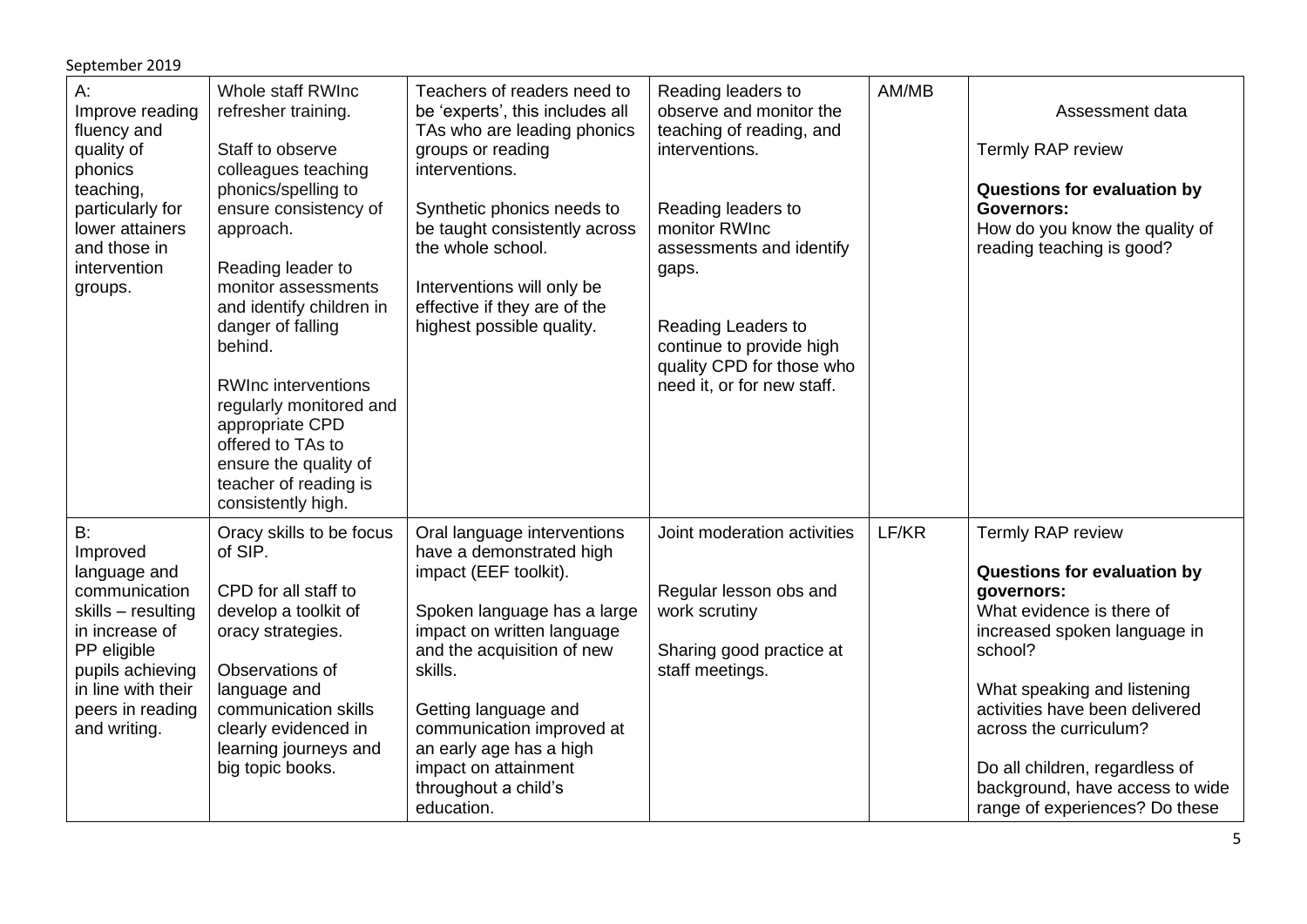| Curriculum designed to<br>encourage speaking<br>and listening activities |                               |  |  | provide opportunity for spoken<br>language? Is this impacting on<br>outcomes? |
|--------------------------------------------------------------------------|-------------------------------|--|--|-------------------------------------------------------------------------------|
|                                                                          | Total budgeted cost   £10,260 |  |  |                                                                               |

| ii. Targeted support                                                                                                                                                            |                                                                                                                                                                                                                                                                       |                                                                                                                                                                                                                                                                                                                                                                                                                       |                                                                                                                                                                    |                                 |                                                                                                                                                                                                                           |  |
|---------------------------------------------------------------------------------------------------------------------------------------------------------------------------------|-----------------------------------------------------------------------------------------------------------------------------------------------------------------------------------------------------------------------------------------------------------------------|-----------------------------------------------------------------------------------------------------------------------------------------------------------------------------------------------------------------------------------------------------------------------------------------------------------------------------------------------------------------------------------------------------------------------|--------------------------------------------------------------------------------------------------------------------------------------------------------------------|---------------------------------|---------------------------------------------------------------------------------------------------------------------------------------------------------------------------------------------------------------------------|--|
| <b>Desired outcome</b>                                                                                                                                                          | <b>Chosen</b><br>action/approach                                                                                                                                                                                                                                      | What is the evidence and rationale<br>for this choice?                                                                                                                                                                                                                                                                                                                                                                | How will you ensure it is<br>implemented well?                                                                                                                     | <b>Staff lead</b>               | When will you<br>review<br>implementation?                                                                                                                                                                                |  |
| $A$ :<br>Any children in<br>danger of falling<br>behind with phonics,<br>receive rapid<br>intervention.<br>PP pupils achieve in<br>line with their peers<br>in Y1 phonics check | Regular assessment<br>of phonic knowledge<br>to allow early<br>identification<br>RWinc 1:1 sessions<br>Training for TAs to<br>deliver this.<br>Additional adult<br>support in each year<br>group to deliver<br>phonics interventions<br>(2.5 hours per year<br>group) | Research $-1:1$ tuition $\bullet$ One to one<br>tuition is very effective in helping<br>learners catch up . Other groupings<br>such as 1:3 can also be effective .<br>Short periods (5-10weeks) of<br>intensive sessions (up to an hour 3<br>or 4 times a week) tend to have<br>great impact<br>Structured intervention with clear<br>entry and exit testing is shown to<br>have impact on attainment and<br>testing. | <b>RWInc interventions</b><br>regularly monitored and<br>appropriate CPD offered to<br>TAs to ensure the quality of<br>teacher of reading is<br>consistently high. | AM                              | Assessment<br>records.<br>Monitoring records.<br><b>Questions for</b><br>evaluation by<br>governors:<br>How many pupils<br>are receiving<br>interventions?<br>How effective are<br>interventions, and<br>how do you know? |  |
| B<br>Improved oral<br>language skills                                                                                                                                           | Use ELKLAN and<br>trained staff to support<br>improvements in<br>oracy for identified<br>children.                                                                                                                                                                    | Some of the students need targeted<br>support to catch up. This is a<br>programme which has been<br>independently evaluated and shown<br>to be effective in other schools.                                                                                                                                                                                                                                            | SENDCo to monitor impact<br>of interventions.<br>Learning walks, learning<br>scrutiny                                                                              | TR/TH<br>monitored<br>by SENDCo | Summer term RAP<br>review<br><b>Questions for</b><br>evaluation by<br>governors:                                                                                                                                          |  |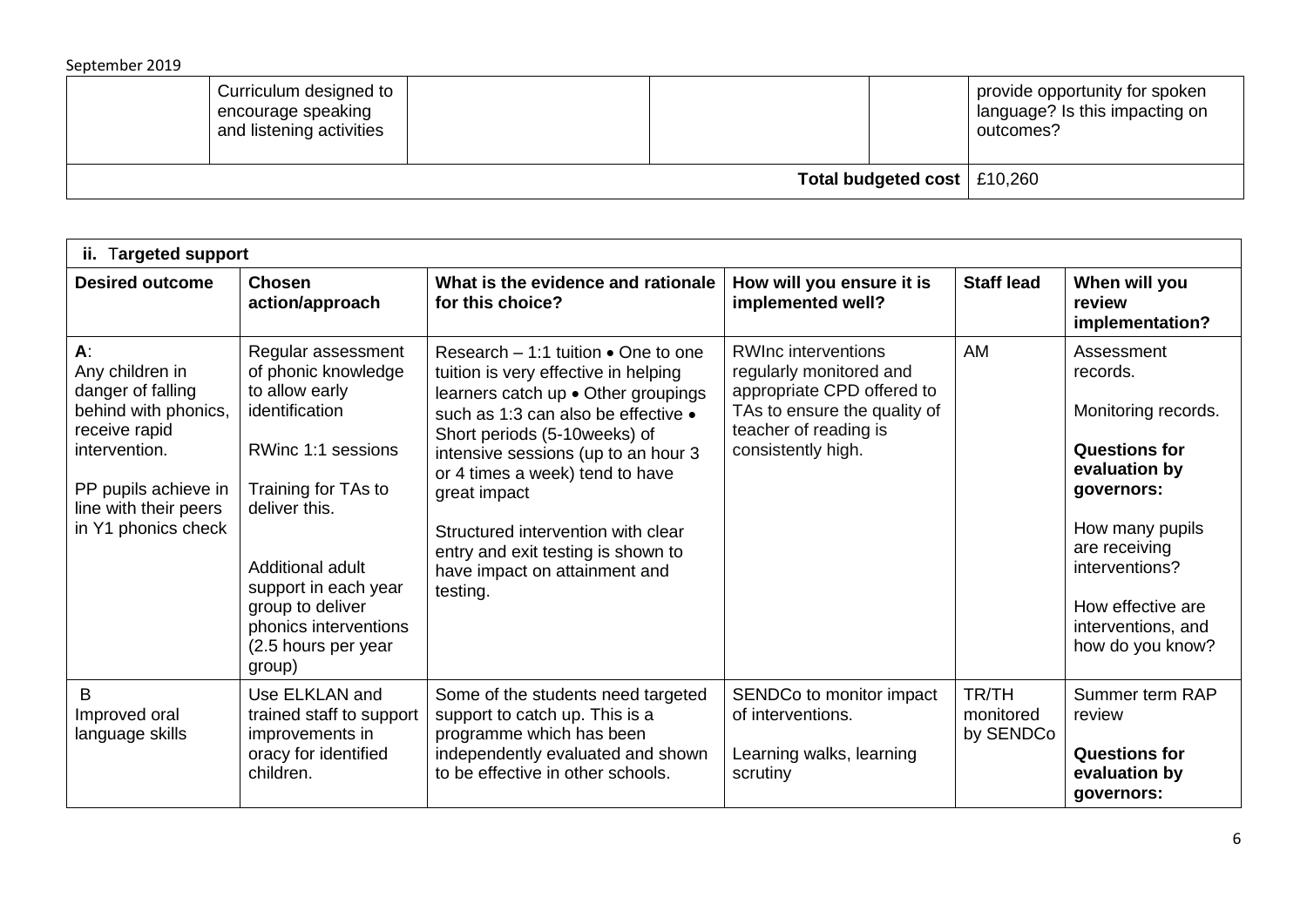|                                                                                                                                                                                                                                                                                                 |                                                                                                                                                                                                                                                                                                                                     | EEF - studies of communication and<br>language approaches consistently<br>show positive benefits for young<br>children's learning, including their<br>spoken language skills, their<br>expressive vocabulary and their<br>early reading skills                                                                                                                                                                         |                                                                                                                                                                                                                           |        | Is ELKLAN being<br>used effectively?<br>How do we know?<br>Are PP eligible<br>pupils achieving in<br>line with their peers?                                                                                                                                                                                                                                                                |
|-------------------------------------------------------------------------------------------------------------------------------------------------------------------------------------------------------------------------------------------------------------------------------------------------|-------------------------------------------------------------------------------------------------------------------------------------------------------------------------------------------------------------------------------------------------------------------------------------------------------------------------------------|------------------------------------------------------------------------------------------------------------------------------------------------------------------------------------------------------------------------------------------------------------------------------------------------------------------------------------------------------------------------------------------------------------------------|---------------------------------------------------------------------------------------------------------------------------------------------------------------------------------------------------------------------------|--------|--------------------------------------------------------------------------------------------------------------------------------------------------------------------------------------------------------------------------------------------------------------------------------------------------------------------------------------------------------------------------------------------|
| A:<br>Fill gaps in learning<br>to improve progress<br>for disadvantaged<br>pupils:<br>Disadvantaged<br>children identified as<br>needing additional<br>support to make<br>equal progress to<br>peers:<br>Year 3 reading,<br>writing and maths<br>Year 4 reading,<br>Year 5 reading and<br>maths | Learning Mentor to<br>run targeted<br>interventions to<br>address gaps<br>identified<br>HLTA support in Y5/6<br>to increase numbers<br>reaching ARE and<br>improving progress<br>Programme of CPD<br>for all TAS, to ensure<br>high quality support<br>for all.<br><b>Breakfast Booster</b><br>club to fill gaps in<br>maths skills | Research $-1:1$ tuition $\bullet$ One to one<br>tuition is very effective in helping<br>learners catch up . Other groupings<br>such as 1:3 can also be effective •<br>Short periods (5-10weeks) of<br>intensive sessions (up to an hour 3<br>or 4 times a week) tend to have<br>great impact.<br>Structured intervention with clear<br>entry and exit testing is shown to<br>have impact on attainment and<br>testing. | SENDCo and DHT to set<br>Learning mentor timetable<br>and review impact of<br>interventions<br>Class teachers to identify<br>children who have gaps<br>SENDco to monitor quality<br>and impact of TA led<br>interventions | LB/LW  | Half termly IPM<br>reviews and data<br>analysis<br><b>Questions for</b><br>evaluation by<br>governors:<br>How are<br>interventions being<br>targeted at specific<br>pupils? Do<br>interventions have<br>clear entry and exit<br>testing? Is there<br>evidence that<br>interventions are<br>supporting PP pupils<br>to improve<br>progress? Is year 6<br>data showing<br>improved progress? |
| D:<br>Improve children's<br>readiness to learn<br>through addressing<br>social, emotional<br>and mental health<br>needs                                                                                                                                                                         | Learning Mentor to<br>run a nurture group<br>(mini-school) and 1:1<br>interventions for<br>identified children<br>ELSA supervision to<br>improve quality of                                                                                                                                                                         | On average SEAL approaches have<br>an identifiable and significant impact<br>on attitudes to learning, social<br>relationships in school and<br>achievement itself. We use these<br>within our ESLA and nurture<br>programme of work.                                                                                                                                                                                  | Individuals identified<br>through CAF and TAC<br>process or CT<br>recommendations                                                                                                                                         | HT/DHT | CAF/TAC outcomes<br>Half termly LM<br>review with DHT                                                                                                                                                                                                                                                                                                                                      |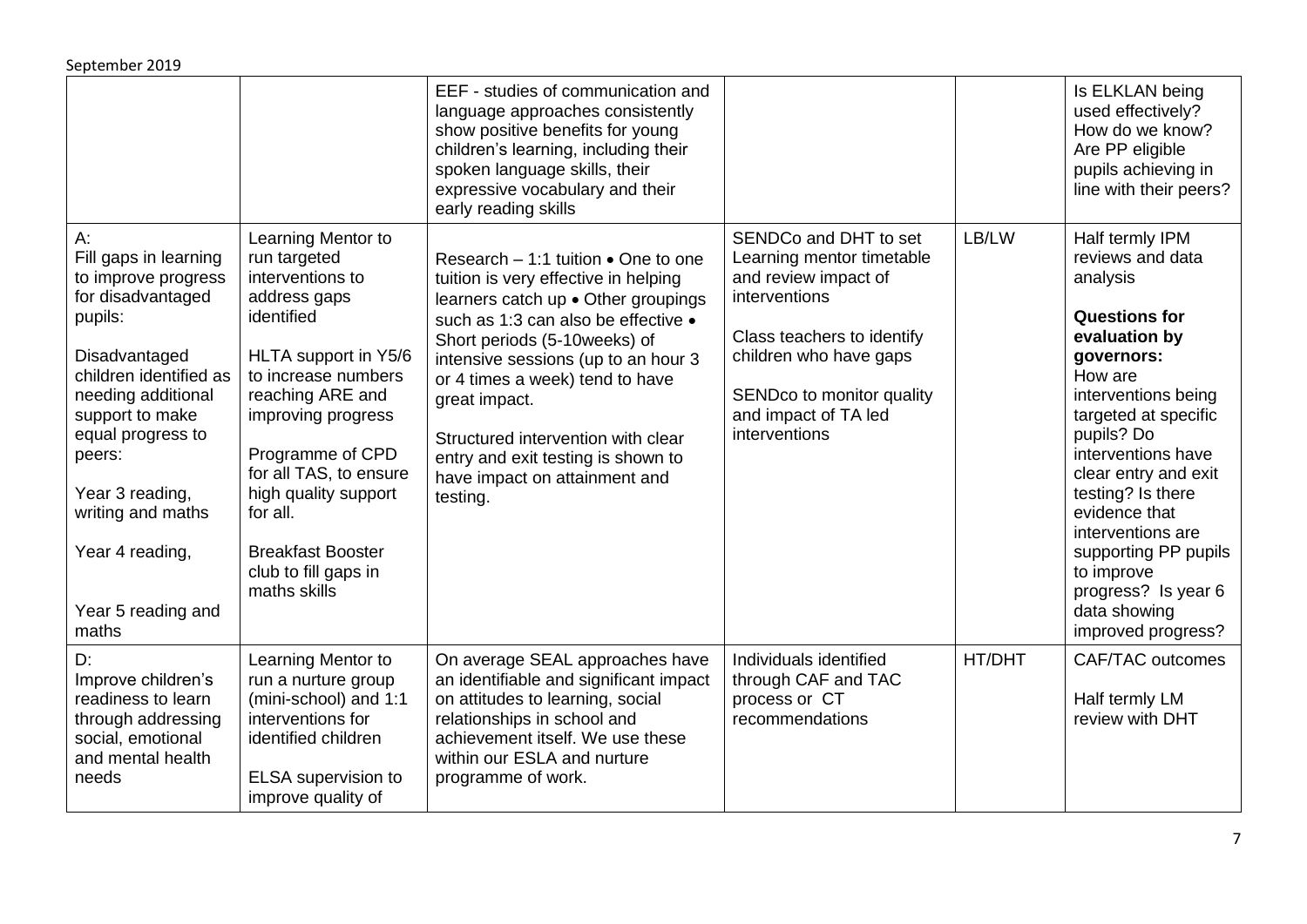|                                                                                                                                   | support for emotional<br>literacy<br>Breakfast club for<br>targeted children with<br>attendance/family<br>concerns                                                                                                                                                                                                                                                                          | A number of pupils have been<br>identified as requiring emotional and<br>social support. Baselines for these<br>pupils are lower than their peers.                                                                                                                                                                                                                                                                                                                                                             |                                                                                                                                                             |          | <b>Questions for</b><br>evaluation by<br>governors:<br>Is the nurture group<br>and ELSA work<br>reducing barriers to<br>learning? How do<br>we know?<br>Are targeted pupils<br>more ready to learn?<br>How do we know? |
|-----------------------------------------------------------------------------------------------------------------------------------|---------------------------------------------------------------------------------------------------------------------------------------------------------------------------------------------------------------------------------------------------------------------------------------------------------------------------------------------------------------------------------------------|----------------------------------------------------------------------------------------------------------------------------------------------------------------------------------------------------------------------------------------------------------------------------------------------------------------------------------------------------------------------------------------------------------------------------------------------------------------------------------------------------------------|-------------------------------------------------------------------------------------------------------------------------------------------------------------|----------|------------------------------------------------------------------------------------------------------------------------------------------------------------------------------------------------------------------------|
| E:<br>Ensure lack of<br>parental<br>engagement is not a<br>barrier to progress -<br>all children to<br>engage in daily<br>reading | Book-it Monday where<br>parents are invited in<br>to read with their<br>children. Teachers to<br>model strategies to<br>support children with<br>their reading.<br>HLTA/LM to work with<br>lower attaining PP<br>pupils in KS2, and<br>their parents.<br><b>Times Tables</b><br>rockstars rolled out<br>across school.<br>Lunchtime club<br>offered for those<br>without access at<br>home. | Many of our pupils do not read<br>regularly enough -impacting on their<br>vocabulary development, this<br>increases the gap in attainment with<br>their peers.<br>Many of our parents do not have the<br>skills to support their children with<br>reading, and need support to do this.<br>Many of our pupils do not know their<br>times tables, and parents find it<br>difficult to support with this. This<br>online game is easy to download on<br>phones and tablets, and is<br>motivational and engaging. | HT to implement Book it<br>Mondays and monitor the<br>engagement of parents.<br>LW to monitor use of<br><b>TTRockstars, and collect</b><br>attainment data. | LF<br>LW | Rap review termly<br><b>Questions for</b><br>evaluation by<br>governors:<br>Are more PP<br>children reading<br>daily? How many<br>are attending the<br>Mondays? Is this<br>having an impact on<br>progress?            |
| E:<br>Improved KS2<br>progress for specific                                                                                       | Structured<br>conversations each<br>half term to support                                                                                                                                                                                                                                                                                                                                    | The AFA programme has led to<br>greater parental engagement and<br>better communication between                                                                                                                                                                                                                                                                                                                                                                                                                | DHT to work with schools<br>already running system to                                                                                                       | DHT/HT   | Mar 19 PP review                                                                                                                                                                                                       |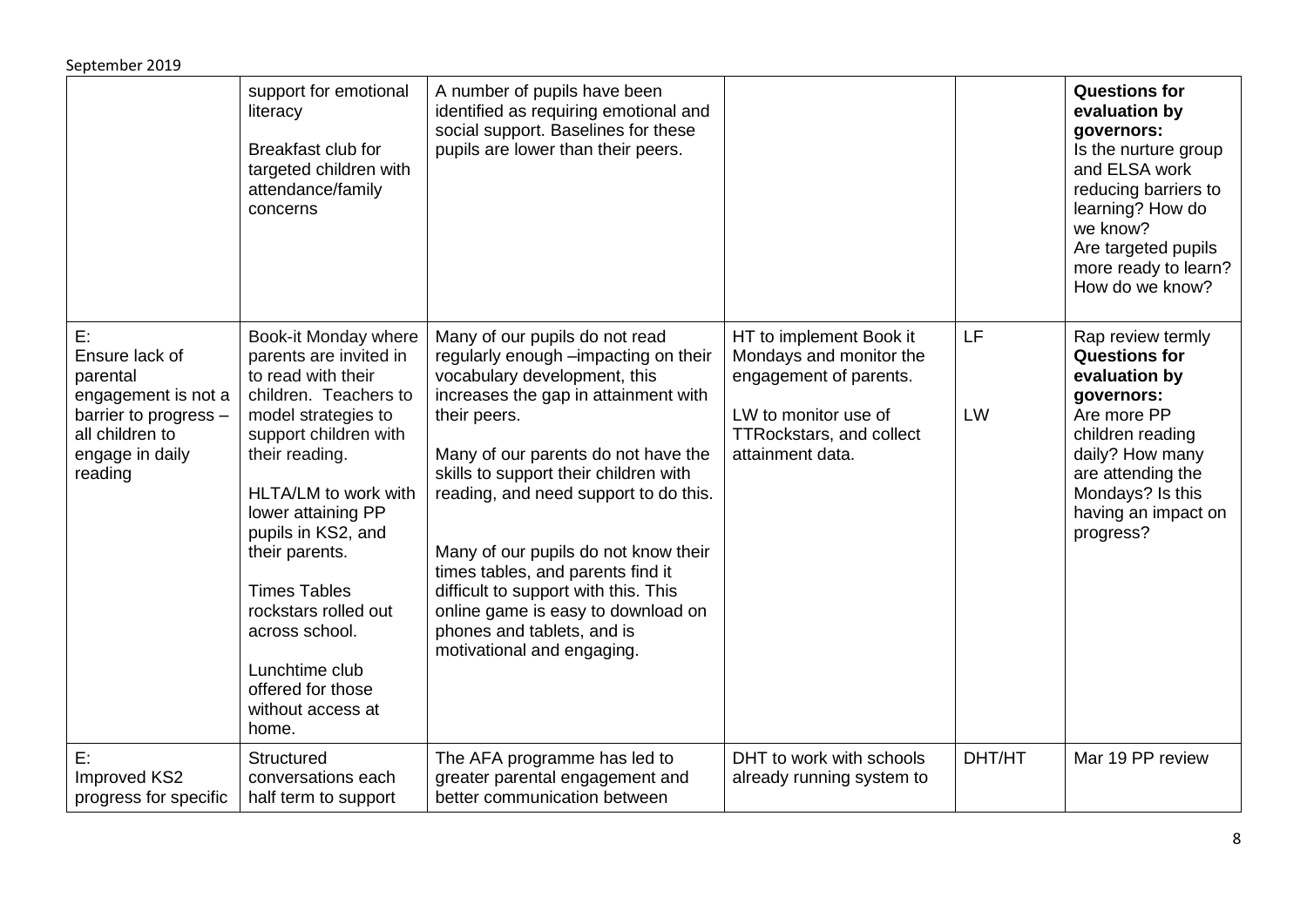| September 2019                                  |                                                                                                                                   |                                                                                                                                                                                               |                                                                                                                                                                                                          |                                                                                                                                                                                                                                          |  |  |
|-------------------------------------------------|-----------------------------------------------------------------------------------------------------------------------------------|-----------------------------------------------------------------------------------------------------------------------------------------------------------------------------------------------|----------------------------------------------------------------------------------------------------------------------------------------------------------------------------------------------------------|------------------------------------------------------------------------------------------------------------------------------------------------------------------------------------------------------------------------------------------|--|--|
| disadvantaged in<br>danger of falling<br>behind | parental engagement<br>in learning<br>Interventions in KS2<br>CPD for DHT and<br>KS2 teachers to<br>enable these<br>conversations | parent, teacher and child. This<br>greater understanding of pupil<br>profiles supports pupil progress and<br>attainment. We will be using this<br>model with our structured<br>conversations. | learn efficient and effective<br>operation.<br>KS2 teachers to be trained<br>before beginning<br>conversations<br>Conversations to be<br>documented and<br>agreements signed by<br>teachers and parents. | <b>Questions for</b><br>evaluation by<br>governors:<br>What has been the<br>impact of these<br>conversations on<br>progress? Has it<br>been worth the<br>release time of the<br>teachers? Should<br>the programme be<br>expanded to KS1? |  |  |
|                                                 | £45,460<br><b>Total budgeted cost</b>                                                                                             |                                                                                                                                                                                               |                                                                                                                                                                                                          |                                                                                                                                                                                                                                          |  |  |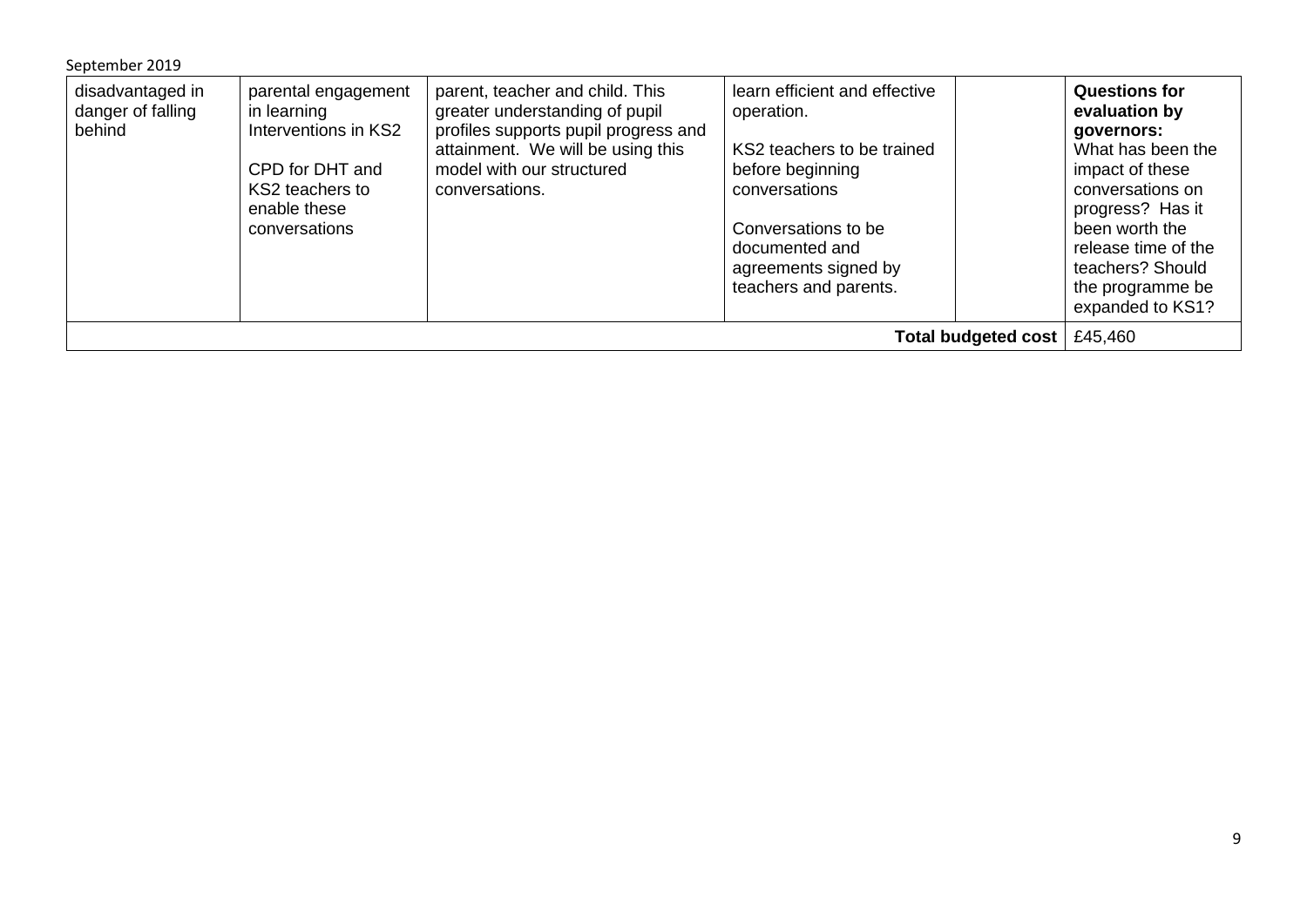| iii. Other approaches                                                                                                                                                                                 |                                                                                                                                                                                                                                                                                                                                                                                                                                                               |                                                                                                                                                                                                                                                                            |                                                                                                                                                                                                                |                   |                                                                                                                                                                                                                                                     |  |
|-------------------------------------------------------------------------------------------------------------------------------------------------------------------------------------------------------|---------------------------------------------------------------------------------------------------------------------------------------------------------------------------------------------------------------------------------------------------------------------------------------------------------------------------------------------------------------------------------------------------------------------------------------------------------------|----------------------------------------------------------------------------------------------------------------------------------------------------------------------------------------------------------------------------------------------------------------------------|----------------------------------------------------------------------------------------------------------------------------------------------------------------------------------------------------------------|-------------------|-----------------------------------------------------------------------------------------------------------------------------------------------------------------------------------------------------------------------------------------------------|--|
| <b>Desired outcome</b>                                                                                                                                                                                | <b>Chosen</b><br>action/approach                                                                                                                                                                                                                                                                                                                                                                                                                              | What is the evidence and rationale<br>for this choice?                                                                                                                                                                                                                     | How will you ensure it is<br>implemented well?                                                                                                                                                                 | <b>Staff lead</b> | When will you<br>review<br>implementation?                                                                                                                                                                                                          |  |
| C:<br>Ensure all children<br>have a wide range<br>experiences to talk<br>about and to draw<br>from when reading<br>and writing.<br>Increased outcomes<br>in writing,<br>particularly in Y3<br>and Y5. | Develop the school's<br>commitment to<br>providing a wide<br>range of experiences<br>for every child,<br>tracking these through<br>Passports, which<br>children take with<br>them through school.<br>Ensure these<br>experiences are built<br>upon with work in the<br>classroom, particularly<br>in oracy in and writing,<br>focussing particularly<br>on experiences I<br>nKS <sub>2</sub><br>Staff to offer after-<br>school clubs in a<br>range of areas. | Engagement in extra-curricular<br>activities has proven to support self-<br>esteem and engagement in learning.<br>Children from disadvantaged<br>backgrounds often have more limited<br>experiences and have less therefore<br>to talk about or draw upon when<br>writing. | Adults to review any<br>trips/visits and EVC to<br>monitor for impact and<br>value for money.<br>HT to monitor broad and<br>balanced curriculum and<br>ensure appropriate<br>experiences are being<br>planned. | LW/LF             | Termly curriculum<br>planning meetings.<br><b>Questions for</b><br>evaluation for<br><b>Governors:</b><br>What trips and<br>experiences have<br>taken place? Is the<br>impact of these trips<br>evident in learning<br>journals and topic<br>books? |  |